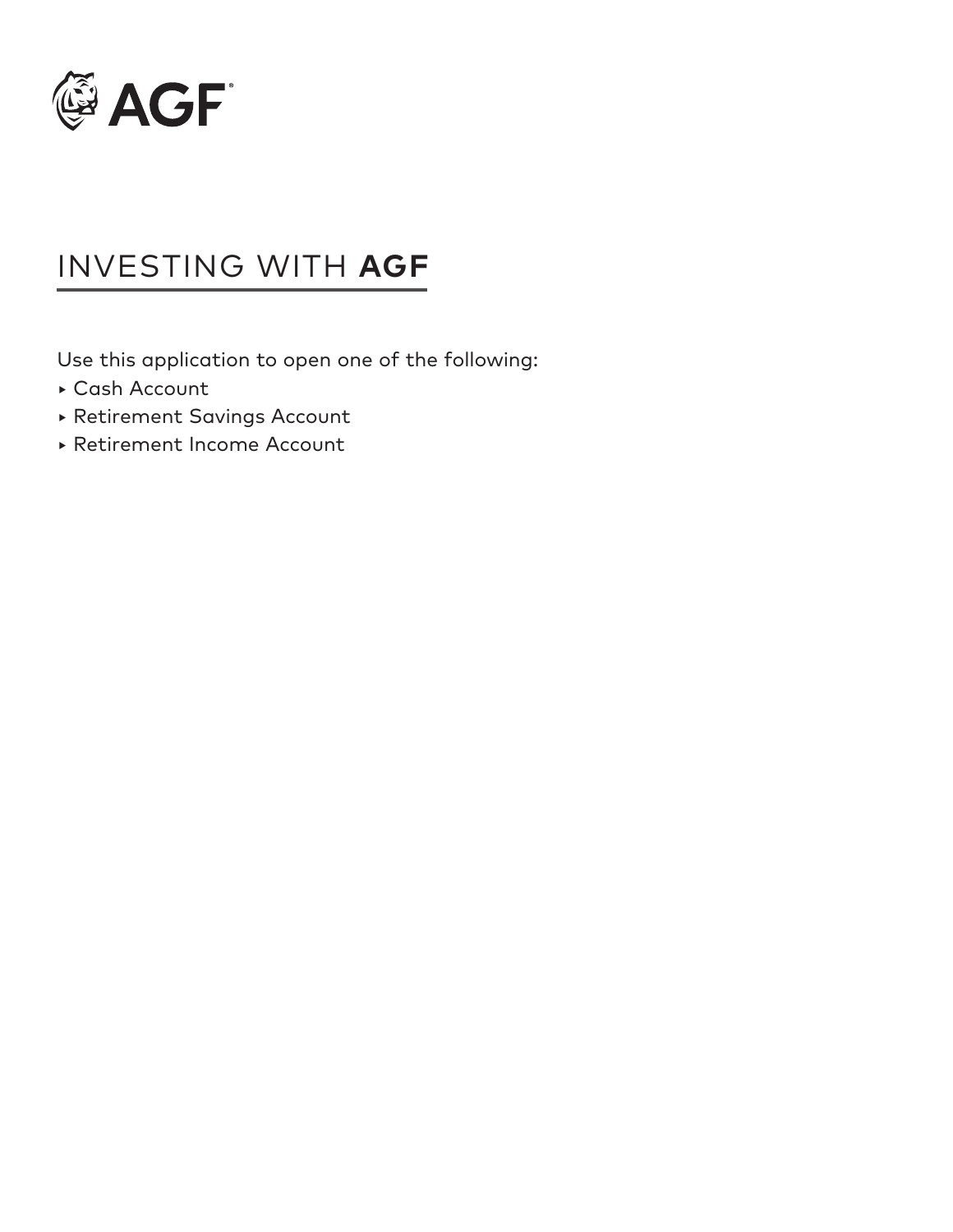

### **When You Sign This Application**

### You confirm that:

- **Any pre-notifcation requirements as specifed by the sections 15(a) and (b) of the Canadian Payments Association Rule H1 with regards to pre-authorized debits be waived.**
- You have received a copy of the current AGF offering documents (Fund Facts/simplifed prospectus) and fnancial statements, the declaration of trust for your plan and any related documents.
- You have read and agree to the terms and conditions in these documents, and understand that all transactions in your account are carried out according to the terms set out in the relevant offering documents.
- All information you and your spouse have provided for this application is true and correct.
- You consent to your personal information being collected, held, used and disclosed by AGF for the purposes explained in "Use of Personal Data" and AGF's Privacy Policy, available on AGF.com.
- $\overline{\phantom{a}}$ • If you have provided personal information about another individual (such as your spouse or beneficiary), you confirm that you first obtained appropriate consent from that individual.
- $\overline{\phantom{a}}$ • If you are a Quebec resident, you have asked us to give you this application form and all related documents in English. Si vous êtes un résident du Québec, vous avez exigé expressément que cette demande ainsi que tous les documents s'y rattachant soient rédigés en anglais.

### **You understand that:**

- We can reject your application within two business days of receiving it, and will return your money to you if we do.
- Your plan is subject to the terms and conditions set out in the application form, the declaration of trust and any addendum to the plan provided to you, as amended from time to time, and you agree to be bound by these terms and conditions.
- You may have to pay income tax on any amount you receive from your registered plan.
- You are responsible for determining how much you are allowed to contribute to your RSP and the suitability of its investments.
- You have certain recourse rights if any pre-authorized debit (PAD) does not comply with this agreement. For example, you have the right to receive reimbursement for any debit that is not authorized or is not consistent with the PAD agreement. To obtain more information on your recourse rights, you may contact us at 1-800-268-8583 or visit <www.payments.ca>.
- I • If a PAD is for your own personal investment, your debit will be considered a Personal PAD by Canadian Payments Association defnition. If this investment is for business purposes, it will be considered a Business PAD.

### **eDelivery Terms & Conditions**

By providing your email address, you agree to:

- Receive Documents electronically through the online investor portal, My Account, on AGF.com ("My Account").
- This consent will apply to the account you are opening with this application as well as any account you currently have with AGF and any account you may have in the future.
- If this is a joint account, then all account holders represent and warrant that:
	- You are aware of and acknowledge that delivery to My Account and notifcation to the email address provided constitutes delivery of the Documents to each account holder.
- If you wish to receive separate notices and have separate accesses to the Documents, then you must submit your own consent to electronic delivery (include separate letter(s) of direction for each account holder) and register for My Account.
- You understand that the Documents will be delivered via My Account, and that you will be notifed by email when the Documents are ready for viewing on My Account.
- Any Document that is delivered to you through My Account is deemed to be delivered to you at the time that the Document is posted on My Account and not at the time that you actually review the Document.
- You are responsible for the following:
	- Providing a valid email address;
	- Having internet access, an appropriate version of Adobe Acrobat Reader (as Documents are available electronically in PDF format only) and an internet browser in order to retrieve the documents;
	- Registering for My Account in order to access and retrieve the Documents when they are available. You can register for My Account by accessing **[createmyaccount.agf.com](https://createmyaccount.agf.com)** or by contacting AGF at 1 (800) 268-8583; and
	- Retrieving, viewing, saving and monitoring the availability of the consented Document(s) when they become available.
- Each Document will be available to you electronically on My Account for the following time periods, which commence on the date of the Document:
	- 40 months for account statements and tax slips/receipts;
	- 6 months for trade confrmations; and
	- 12 months for regulatory notices and Other Notices.
- Documents will be available to you on My Account, as long as the delivery preference on the account is electronic and your account remains active.
- You understand that you will no longer receive paper copies of the Documents in the mail. At any time, however, you may withdraw your consent to electronic delivery of any or all of the Documents, or request that a paper copy of any or all of the Documents be sent by regular mail at no cost to you, by contacting AGF.
- AGF reserves the right to provide you Documents by paper delivery if we are unable to provide electronic delivery or if we otherwise consider it appropriate. Any paper delivery will be provided to you at the most current mailing address that we have on fle for your accounts.
- You agree to ensure that the email address you provide to AGF is correct and current, and agree to notify AGF immediately if your email address changes.
- You understand that email communication is not secure or reliable and that you may not receive the email notification in a timely manner or at all.

### **If you're opening a group plan, you authorize your employer to:**

• Take deductions from your pay and/or make contributions to your plan, and assist in administering the plan as agent for you and your spouse.

### **If you're opening a retirement savings plan or retirement income fund, you authorize the trustee to:**

 $\overline{I}$ • Apply to register your Plan as a registered retirement savings plan or a registered retirement income fund under the Income Tax Act (Canada) and any provincial income tax laws according to the declaration of trust.

**AGF Investments Inc. B2B Trustco** 

144

Authorized signature of Acceptance Authorized signature of Acceptance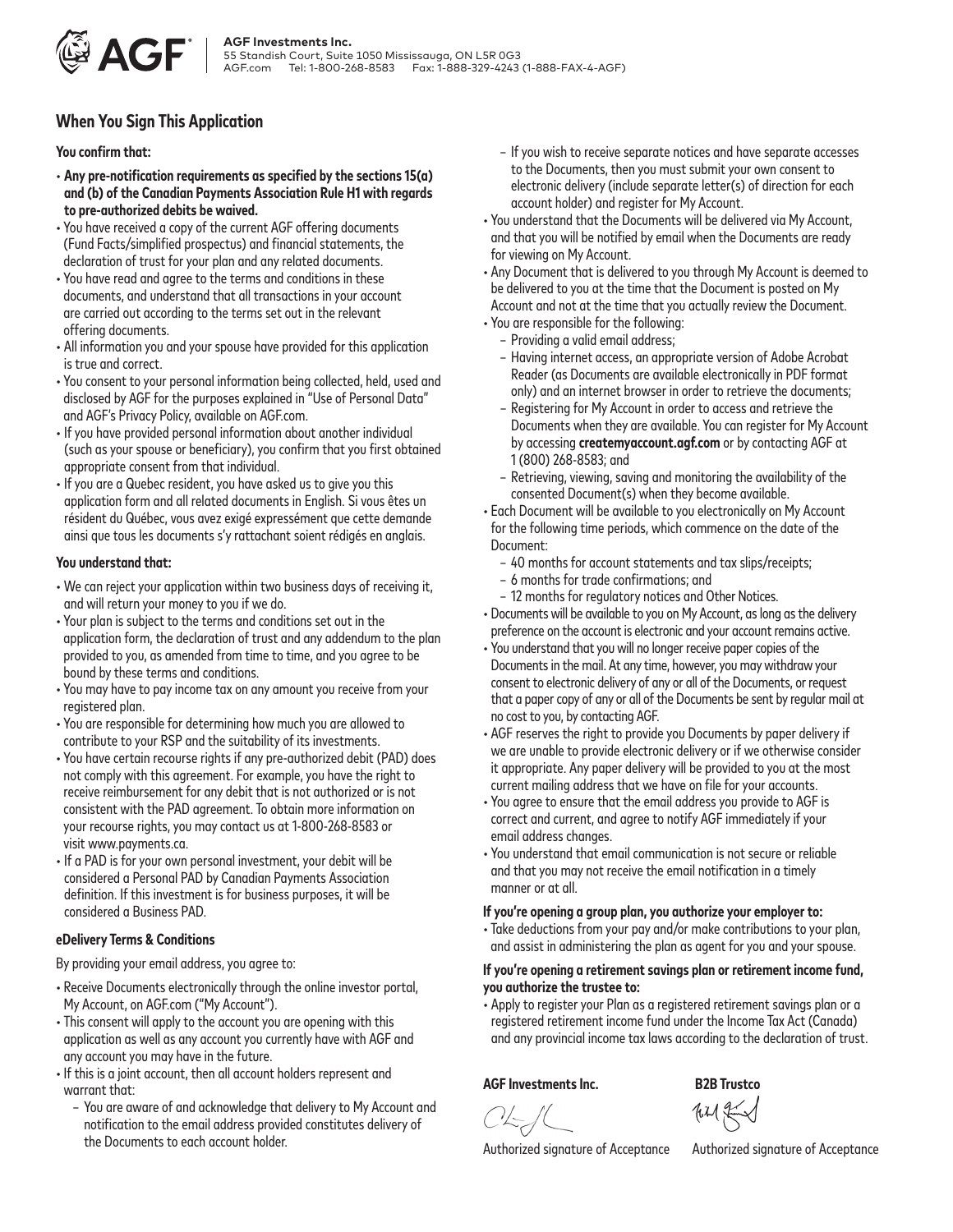

**AGF** | AGF Investments Inc.<br> **AGF** | 55 Standish Court, Suite 55 Standish Court, Suite 1050 Mississauga, ON L5R 0G3 Tel: 1-800-268-8583 Fax: 1-888-329-4243 (1-888-FAX-4-AGF)

### **Use of Your Personal Data**

Personal Data refers to all the information contained in this application as well as any other data we collect about you which can be used to identify you either directly or indirectly in conjunction with other information. The information you provide us directly, or indirectly through your fnancial advisor, your fnancial institution and the information we obtain over the course of your relationship with us, will be used to serve you as our client. More detailed and current information about our Personal Data protection and Privacy practices are available to you at AGF.com.

 $\overline{a}$ We use the information we collect about you to: determine your eligibility for our products and services; maintain your account on an ongoing basis; prepare and issue all contractual and regulatory reporting and flings; comply with all applicable legal, regulatory and tax obligations; and for legitimate business interests associated with the ongoing servicing of your account. In providing you services, we will collect, record, store, adapt, transfer and otherwise process Personal Data. We also share the information within the AGF Group of Companies and with any service providers we have engaged to perform any of the required functions, as well as with third parties including advisers, regulatory bodies, taxation authorities, auditors, technology providers and agents for the purposes of meeting our obligations and servicing your account. Parties we may share the information with may not be located in Canada, where AGF offices are located. When sharing the information with our service providers, we ensure written contracts set out obligations to protect the data and to meet regulatory obligations around data protection and privacy, including ensuring the information is not further shared or distributed to other jurisdictions without prior consent and without appropriate security protections.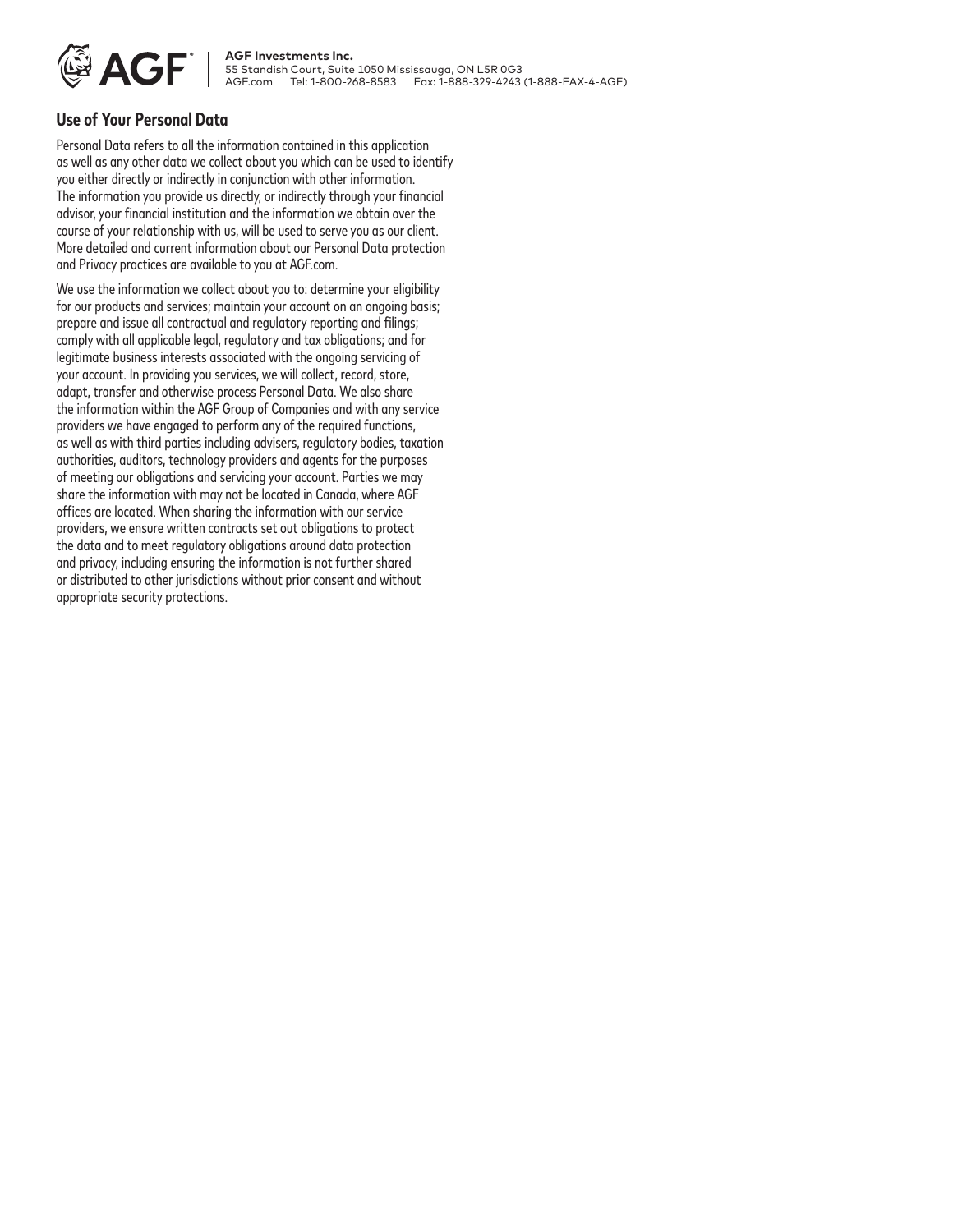| 1. Account Type                                                                                                                                                                                                                                                                                                                                                                                                                                                                                                                                                                                                                                                |                                          | <b>Reset Form</b>                                                                                     | <b>Print</b>                                                                                                                                                |                                         |                 |
|----------------------------------------------------------------------------------------------------------------------------------------------------------------------------------------------------------------------------------------------------------------------------------------------------------------------------------------------------------------------------------------------------------------------------------------------------------------------------------------------------------------------------------------------------------------------------------------------------------------------------------------------------------------|------------------------------------------|-------------------------------------------------------------------------------------------------------|-------------------------------------------------------------------------------------------------------------------------------------------------------------|-----------------------------------------|-----------------|
| U.S. residents may not be eligible to open an account.                                                                                                                                                                                                                                                                                                                                                                                                                                                                                                                                                                                                         |                                          |                                                                                                       |                                                                                                                                                             |                                         |                 |
| <b>Cash Accounts</b>                                                                                                                                                                                                                                                                                                                                                                                                                                                                                                                                                                                                                                           | <b>Retirement Savings Accounts</b>       |                                                                                                       | <b>Retirement Income Accounts</b>                                                                                                                           |                                         |                 |
| $\Box$ Individual                                                                                                                                                                                                                                                                                                                                                                                                                                                                                                                                                                                                                                              | Retirement Savings Plan (RSP)            |                                                                                                       | Retirement Income Fund (RIF)                                                                                                                                |                                         |                 |
| □ Corporate/Trust/Association                                                                                                                                                                                                                                                                                                                                                                                                                                                                                                                                                                                                                                  | Spousal RSP (SRSP)                       |                                                                                                       | Spousal RIF (SRIF)                                                                                                                                          |                                         |                 |
| $\Box$ In Trust For                                                                                                                                                                                                                                                                                                                                                                                                                                                                                                                                                                                                                                            | □ Locked-in Retirement Account (LIRA)    |                                                                                                       | Life Income Fund (LIF)                                                                                                                                      |                                         |                 |
| $\Box$ Joint - check all applicable boxes below                                                                                                                                                                                                                                                                                                                                                                                                                                                                                                                                                                                                                | Locked-in RSP (LRSP)                     |                                                                                                       | $\Box$ Prescribed RIF (PRIF)                                                                                                                                |                                         |                 |
| $\Box$ Joint Tenants in Common <sup>1</sup><br>□ Joint Tenants with Rights of Survivorship <sup>1</sup>                                                                                                                                                                                                                                                                                                                                                                                                                                                                                                                                                        | Restricted Locked-in Savings Plan (RLSP) |                                                                                                       | $\Box$ Locked-in RIF (LRIF)<br>$\Box$ Restricted Life Income Fund (RLIF)                                                                                    |                                         |                 |
| All Joint Owners Must Sign1                                                                                                                                                                                                                                                                                                                                                                                                                                                                                                                                                                                                                                    |                                          |                                                                                                       |                                                                                                                                                             |                                         |                 |
| Any Joint Owner May Sign1                                                                                                                                                                                                                                                                                                                                                                                                                                                                                                                                                                                                                                      |                                          |                                                                                                       |                                                                                                                                                             |                                         |                 |
| 1 All joint accounts are set up as Joint Tenants with Rights of Survivorship where all joint owners must sign unless you tell us otherwise or reside in Quebec where Joint Tenants with Rights of Survivorship is not availabl                                                                                                                                                                                                                                                                                                                                                                                                                                 |                                          |                                                                                                       |                                                                                                                                                             |                                         |                 |
| <b>For Locked-in Plans</b>                                                                                                                                                                                                                                                                                                                                                                                                                                                                                                                                                                                                                                     |                                          | For Group Accounts (not applicable to locked-in plans)                                                |                                                                                                                                                             | For Changes to an Existing AGF Account  |                 |
| Governing Pension Jurisdiction                                                                                                                                                                                                                                                                                                                                                                                                                                                                                                                                                                                                                                 | Name of Employer or Association          |                                                                                                       | <b>AGF Account Number</b>                                                                                                                                   |                                         |                 |
| $\Box$ I have a spouse or common law partner <sup>2</sup>                                                                                                                                                                                                                                                                                                                                                                                                                                                                                                                                                                                                      |                                          |                                                                                                       |                                                                                                                                                             |                                         |                 |
| I do not have a spouse or common law partner                                                                                                                                                                                                                                                                                                                                                                                                                                                                                                                                                                                                                   | Group Plan ID                            |                                                                                                       |                                                                                                                                                             |                                         |                 |
|                                                                                                                                                                                                                                                                                                                                                                                                                                                                                                                                                                                                                                                                |                                          | This group account is reserved for contributions made by: $\Box$ Employer $\Box$ Employee $\Box$ Both |                                                                                                                                                             |                                         |                 |
| <sup>2</sup> For locked-in retirement income accounts (LIF, PRIF, LRIF, RLIF) provide spousal consent or waiver form where required by the governing pension legislation (AB, BC, SK, MB, ON, NS, NL).                                                                                                                                                                                                                                                                                                                                                                                                                                                         |                                          |                                                                                                       |                                                                                                                                                             |                                         |                 |
| 2. Account Holder/ Annuitant Information                                                                                                                                                                                                                                                                                                                                                                                                                                                                                                                                                                                                                       |                                          |                                                                                                       |                                                                                                                                                             |                                         |                 |
| $\Box$ Mr $\Box$ Mrs $\Box$ Miss $\Box$ Ms $\Box$ Dr                                                                                                                                                                                                                                                                                                                                                                                                                                                                                                                                                                                                           |                                          |                                                                                                       |                                                                                                                                                             |                                         |                 |
| <b>Last Name</b>                                                                                                                                                                                                                                                                                                                                                                                                                                                                                                                                                                                                                                               |                                          | <b>First Name</b>                                                                                     |                                                                                                                                                             |                                         | <b>Initials</b> |
| Corporation/Trust/Association (attach corporate resolution, trust document, or by-laws)                                                                                                                                                                                                                                                                                                                                                                                                                                                                                                                                                                        |                                          | Federal Business/Trust Number                                                                         |                                                                                                                                                             | <b>Provincial Business/Trust Number</b> |                 |
| Address                                                                                                                                                                                                                                                                                                                                                                                                                                                                                                                                                                                                                                                        |                                          | City                                                                                                  | Province                                                                                                                                                    | Postal Code                             | Country         |
| €                                                                                                                                                                                                                                                                                                                                                                                                                                                                                                                                                                                                                                                              |                                          |                                                                                                       |                                                                                                                                                             |                                         |                 |
| Telephone<br><b>Business Telephone</b>                                                                                                                                                                                                                                                                                                                                                                                                                                                                                                                                                                                                                         |                                          | Date of Birth (YYYY/MM/DD)                                                                            |                                                                                                                                                             | SIN or TIN                              |                 |
| E-mail Address - By providing your email address, which is optional, you are agreeing to receive documents, such as trade confirmations, account statements, tax slips/receipts, regulatory notices<br>and other similar documents (the "Documents") electronically. See the inside cover for additional eDelivery Terms & Conditions.<br>Additional Account Holder Information for Joint Accounts, in Trust for Accounts and Spousal Plans<br>Spousal contributor<br>$\Box$ Joint account holder / Quebec residents only - Joint owner is $\Box$ Spouse or $\Box$ Other<br>$\Box$ In trust for person<br>$\Box$ Mr $\Box$ Mrs $\Box$ Miss $\Box$ Ms $\Box$ Dr |                                          | $\Box$ In trust for person<br>$\Box$ Mr $\Box$ Mrs $\Box$ Miss $\Box$ Ms $\Box$ Dr                    | $\Box$ Joint account holder / Quebec residents only - Joint owner is $\Box$ Spouse or $\Box$ Other                                                          |                                         |                 |
| Last Name                                                                                                                                                                                                                                                                                                                                                                                                                                                                                                                                                                                                                                                      |                                          | Last Name                                                                                             |                                                                                                                                                             |                                         |                 |
|                                                                                                                                                                                                                                                                                                                                                                                                                                                                                                                                                                                                                                                                |                                          |                                                                                                       |                                                                                                                                                             |                                         |                 |
| <b>First Name</b>                                                                                                                                                                                                                                                                                                                                                                                                                                                                                                                                                                                                                                              | <b>Initials</b>                          | <b>First Name</b>                                                                                     |                                                                                                                                                             |                                         | <b>Initials</b> |
|                                                                                                                                                                                                                                                                                                                                                                                                                                                                                                                                                                                                                                                                |                                          |                                                                                                       |                                                                                                                                                             |                                         |                 |
| Date of Birth (YYYY/MM/DD)<br>SIN or TIN                                                                                                                                                                                                                                                                                                                                                                                                                                                                                                                                                                                                                       |                                          | Date of Birth (YYYY/MM/DD)                                                                            |                                                                                                                                                             | SIN or TIN                              |                 |
| $\Box$ Address same as above, or provide address below                                                                                                                                                                                                                                                                                                                                                                                                                                                                                                                                                                                                         |                                          | $\Box$ Address same as above, or provide address below                                                |                                                                                                                                                             |                                         |                 |
| Address                                                                                                                                                                                                                                                                                                                                                                                                                                                                                                                                                                                                                                                        |                                          | Address                                                                                               |                                                                                                                                                             |                                         |                 |
| Postal Code<br>City<br>Province                                                                                                                                                                                                                                                                                                                                                                                                                                                                                                                                                                                                                                | Country                                  | City                                                                                                  | Postal Code<br>Province                                                                                                                                     | Country                                 |                 |
| $\Box$ Check here if you want us to use the SIN of the person the account is in trust for for reporting<br>the income earned on investments in this account                                                                                                                                                                                                                                                                                                                                                                                                                                                                                                    |                                          |                                                                                                       | $\Box$ Check here if you want us to use the SIN of the person the account is in trust for for reporting<br>the income earned on investments in this account |                                         |                 |
| $\Box$ Check here if you have attached a separate sheet with additional information                                                                                                                                                                                                                                                                                                                                                                                                                                                                                                                                                                            |                                          |                                                                                                       |                                                                                                                                                             |                                         |                 |
| <b>Dealer Information</b>                                                                                                                                                                                                                                                                                                                                                                                                                                                                                                                                                                                                                                      |                                          |                                                                                                       |                                                                                                                                                             |                                         |                 |
|                                                                                                                                                                                                                                                                                                                                                                                                                                                                                                                                                                                                                                                                |                                          |                                                                                                       |                                                                                                                                                             |                                         |                 |
| <b>Dealer Name</b>                                                                                                                                                                                                                                                                                                                                                                                                                                                                                                                                                                                                                                             | Dealer Code                              | Dealer Account Number                                                                                 |                                                                                                                                                             | Telephone                               |                 |
| Representative Name                                                                                                                                                                                                                                                                                                                                                                                                                                                                                                                                                                                                                                            | Representative Code                      |                                                                                                       |                                                                                                                                                             |                                         |                 |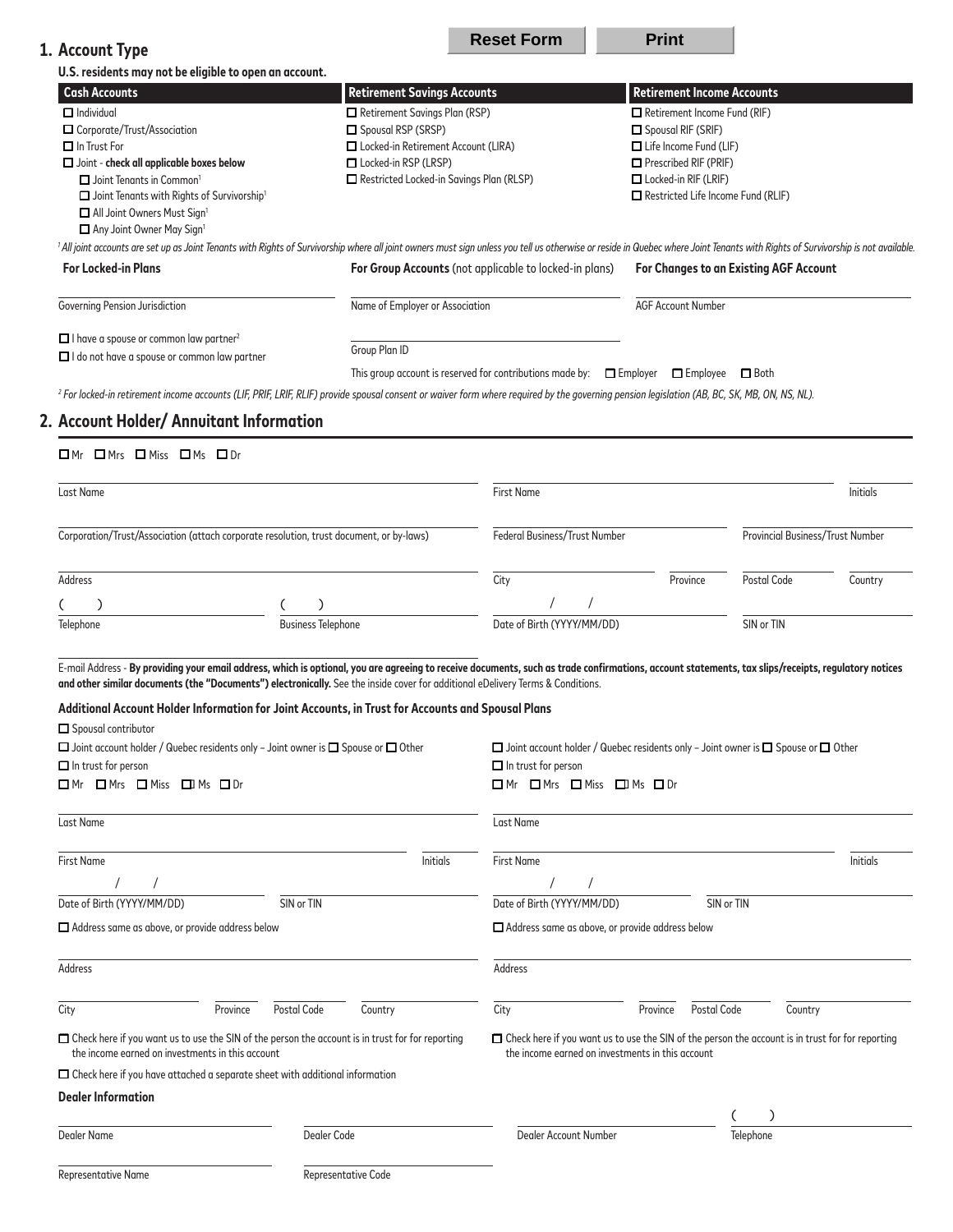Successor Annuitant: Only complete for RIF or SRIF accounts (Not available for locked-in plans).

### For RIF and SRIF accounts, you can designate both a beneficiary and a successor annuitant, however the successor annuitant designation takes precedence.

□ Successor Annuitant: Your spouse will continue to receive income payments afer your death

|                                                                                                                                                                                                                                                                              |                      | $\Box$ Successor Annuitant: Your spouse will continue to receive income payments after your death                                                                    |                            |     |                                       |                                                                                                           |                                                                                                                                                                                                                                                                                                                                                                                                                                                                                                                                                                                                                                              |
|------------------------------------------------------------------------------------------------------------------------------------------------------------------------------------------------------------------------------------------------------------------------------|----------------------|----------------------------------------------------------------------------------------------------------------------------------------------------------------------|----------------------------|-----|---------------------------------------|-----------------------------------------------------------------------------------------------------------|----------------------------------------------------------------------------------------------------------------------------------------------------------------------------------------------------------------------------------------------------------------------------------------------------------------------------------------------------------------------------------------------------------------------------------------------------------------------------------------------------------------------------------------------------------------------------------------------------------------------------------------------|
| Spouse's Last Name                                                                                                                                                                                                                                                           |                      | SIN                                                                                                                                                                  |                            |     |                                       |                                                                                                           |                                                                                                                                                                                                                                                                                                                                                                                                                                                                                                                                                                                                                                              |
|                                                                                                                                                                                                                                                                              |                      |                                                                                                                                                                      |                            |     |                                       |                                                                                                           |                                                                                                                                                                                                                                                                                                                                                                                                                                                                                                                                                                                                                                              |
| <b>First Name</b>                                                                                                                                                                                                                                                            |                      |                                                                                                                                                                      | Date of Birth (YYYY/MM/DD) |     |                                       |                                                                                                           |                                                                                                                                                                                                                                                                                                                                                                                                                                                                                                                                                                                                                                              |
| Beneficiary: Only Complete for Registered Accounts (Beneficiary designations are not valid for Cash Accounts).                                                                                                                                                               |                      |                                                                                                                                                                      |                            |     |                                       |                                                                                                           |                                                                                                                                                                                                                                                                                                                                                                                                                                                                                                                                                                                                                                              |
| beneficiary will receive the value of your registered plan when you die. If you do not designate a beneficiary and your spouse is not entitled, the value of your registered plan will go to your estate.<br>any surviving beneficiaries listed below.<br>$\Box$ Beneficiary |                      | Choosing a beneficiary is optional and in Quebec you can only make this designation in your will.                                                                    |                            |     |                                       |                                                                                                           | Depending on the governing pension jurisdiction, the value of your locked-in plan may automatically go to your spouse when you die. If you have no spouse or your plan is not locked-in, your designated<br>This designation will revoke any previous designations made for this account, subject to the laws that apply. You can change your beneficiary at any time. If you get married or separated, your beneficiary<br>may not change automatically. It is your responsibility to make sure your beneficiary is legally valid and up to date. If the allocation is not provided, we will divide the proceeds of your plan equally among |
| <b>Last Name</b>                                                                                                                                                                                                                                                             |                      | <b>First Name</b>                                                                                                                                                    |                            |     | <b>Relation to You</b>                |                                                                                                           | Allocation (must total 100%)                                                                                                                                                                                                                                                                                                                                                                                                                                                                                                                                                                                                                 |
|                                                                                                                                                                                                                                                                              |                      |                                                                                                                                                                      |                            |     |                                       |                                                                                                           | ℅                                                                                                                                                                                                                                                                                                                                                                                                                                                                                                                                                                                                                                            |
|                                                                                                                                                                                                                                                                              |                      |                                                                                                                                                                      |                            |     |                                       |                                                                                                           | %<br>%                                                                                                                                                                                                                                                                                                                                                                                                                                                                                                                                                                                                                                       |
| $\Box$ Check here if you have attached a separate sheet with additional information<br>4. Initial Investment Instructions                                                                                                                                                    |                      |                                                                                                                                                                      |                            |     |                                       |                                                                                                           |                                                                                                                                                                                                                                                                                                                                                                                                                                                                                                                                                                                                                                              |
| Investment from the following source:<br>$\Box$ Cheque attached $\Box$ Wire order                                                                                                                                                                                            |                      | $\Box$ Transfer from another Institution                                                                                                                             |                            |     | (see section 8)                       | $\Box$ Group Plan Contribution $\Box$ EFT from bank account attached $\Box$ EFT from bank account on file |                                                                                                                                                                                                                                                                                                                                                                                                                                                                                                                                                                                                                                              |
| <b>AGF Fund Code</b>                                                                                                                                                                                                                                                         | <b>AGF Fund Name</b> |                                                                                                                                                                      |                            |     | Initial Investment $\Box$ \$ $\Box$ % | <b>Front-end Sales Charge</b>                                                                             | <b>Wire Order Number</b><br>%                                                                                                                                                                                                                                                                                                                                                                                                                                                                                                                                                                                                                |
|                                                                                                                                                                                                                                                                              |                      |                                                                                                                                                                      |                            |     |                                       |                                                                                                           | %                                                                                                                                                                                                                                                                                                                                                                                                                                                                                                                                                                                                                                            |
|                                                                                                                                                                                                                                                                              |                      |                                                                                                                                                                      |                            |     |                                       |                                                                                                           | %                                                                                                                                                                                                                                                                                                                                                                                                                                                                                                                                                                                                                                            |
|                                                                                                                                                                                                                                                                              |                      |                                                                                                                                                                      |                            |     |                                       |                                                                                                           | %                                                                                                                                                                                                                                                                                                                                                                                                                                                                                                                                                                                                                                            |
|                                                                                                                                                                                                                                                                              |                      |                                                                                                                                                                      |                            |     |                                       |                                                                                                           | %                                                                                                                                                                                                                                                                                                                                                                                                                                                                                                                                                                                                                                            |
|                                                                                                                                                                                                                                                                              |                      | <b>Total Investment Amount</b>                                                                                                                                       |                            | \$  |                                       |                                                                                                           | %<br>%                                                                                                                                                                                                                                                                                                                                                                                                                                                                                                                                                                                                                                       |
|                                                                                                                                                                                                                                                                              |                      |                                                                                                                                                                      |                            |     |                                       |                                                                                                           |                                                                                                                                                                                                                                                                                                                                                                                                                                                                                                                                                                                                                                              |
| Investment from the existing AGF account and fund(s) noted in the table below to the fund(s) in this account noted in the far right column of the table below                                                                                                                |                      |                                                                                                                                                                      |                            |     |                                       |                                                                                                           |                                                                                                                                                                                                                                                                                                                                                                                                                                                                                                                                                                                                                                              |
| <b>Existing AGF Account Number</b>                                                                                                                                                                                                                                           | <b>AGF Fund Code</b> | <b>AGF Fund Name</b>                                                                                                                                                 | □ \$                       | □ % | Switch Fee (%)                        | <b>Transfer to AGF Fund Code</b>                                                                          | <b>AGF Fund Name</b>                                                                                                                                                                                                                                                                                                                                                                                                                                                                                                                                                                                                                         |
|                                                                                                                                                                                                                                                                              |                      |                                                                                                                                                                      |                            |     |                                       |                                                                                                           |                                                                                                                                                                                                                                                                                                                                                                                                                                                                                                                                                                                                                                              |
|                                                                                                                                                                                                                                                                              |                      | Note: If the Fund Code does not match the Fund Name, the Fund Code will be considered correct and processed accordingly. US\$ are not available in registered plans. |                            |     |                                       |                                                                                                           |                                                                                                                                                                                                                                                                                                                                                                                                                                                                                                                                                                                                                                              |
| 5. Pre-Authorized Chequing Plan (PAC) Instructions                                                                                                                                                                                                                           |                      |                                                                                                                                                                      |                            |     |                                       |                                                                                                           |                                                                                                                                                                                                                                                                                                                                                                                                                                                                                                                                                                                                                                              |
| We must receive this application five business days before making the first PAC.                                                                                                                                                                                             |                      |                                                                                                                                                                      |                            |     |                                       |                                                                                                           |                                                                                                                                                                                                                                                                                                                                                                                                                                                                                                                                                                                                                                              |
| The PACs amount is \$                                                                                                                                                                                                                                                        |                      |                                                                                                                                                                      |                            |     |                                       |                                                                                                           |                                                                                                                                                                                                                                                                                                                                                                                                                                                                                                                                                                                                                                              |
| □ Protect my PAC Deposits against inflation with an annual increase of (\$ or %): __________                                                                                                                                                                                 |                      |                                                                                                                                                                      |                            |     |                                       |                                                                                                           |                                                                                                                                                                                                                                                                                                                                                                                                                                                                                                                                                                                                                                              |
| Money will be transferred from the bank account provided with this application in the amount noted above, starting on (YYYY/MM/DD)                                                                                                                                           |                      |                                                                                                                                                                      |                            |     |                                       |                                                                                                           | and continuing with the following frequency:                                                                                                                                                                                                                                                                                                                                                                                                                                                                                                                                                                                                 |
| □ Weekly □ Every two weeks (26 times a year) □ Twice a month*(24 times a year) □ Monthly □ Every 2 months □ Quarterly □ Semi-annually □ Annually                                                                                                                             |                      |                                                                                                                                                                      |                            |     |                                       |                                                                                                           |                                                                                                                                                                                                                                                                                                                                                                                                                                                                                                                                                                                                                                              |
| The PAC amount is to be invested in the fund(s) noted in the table below:                                                                                                                                                                                                    |                      |                                                                                                                                                                      |                            |     |                                       |                                                                                                           | * Note: The frequency of twice a month will run on the 1st and 15th day monthly regardless of the start date entered above. If initially set up to run on a non-business day, the PAC will run on the next business day.                                                                                                                                                                                                                                                                                                                                                                                                                     |

| <b>AGF Fund Code</b> | <b>AGF Fund Name</b> | <b>Front-end Sales Charge</b><br><b>PAC Amount</b> |              |
|----------------------|----------------------|----------------------------------------------------|--------------|
|                      |                      | O                                                  | $\mathbf{a}$ |
|                      |                      | $\mathsf{o}$                                       | ℀            |
|                      |                      | $\mathbf{a}$                                       | 07           |
|                      |                      | O                                                  | $\sigma$     |
|                      |                      | $\mathbf{O}/$                                      |              |
|                      |                      | $\Omega$                                           |              |

*Note: If the Fund Code does not match the Fund Name, the Fund Code will be considered correct and processed accordingly. US\$ are not available in registered plans.*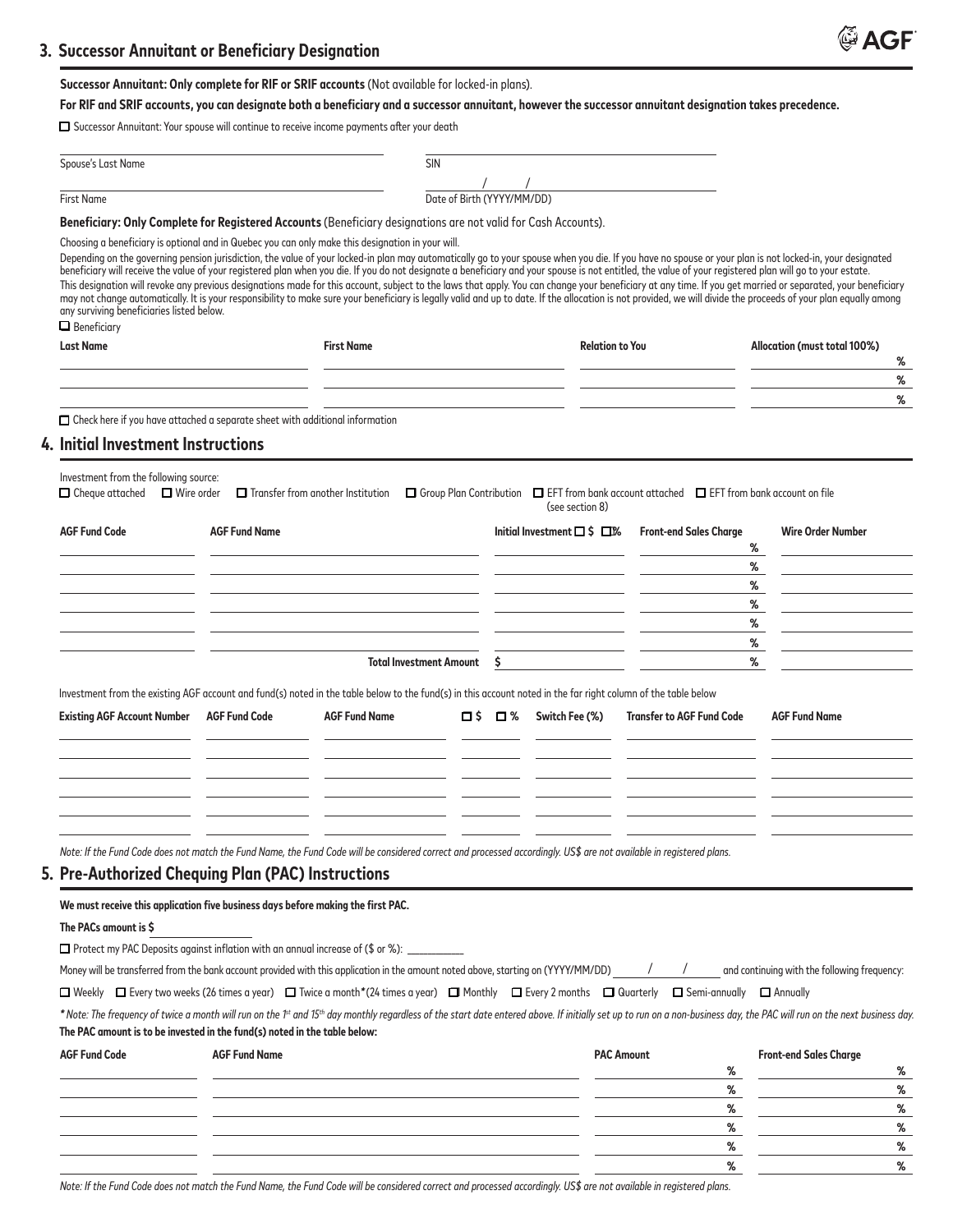# **6. Systematic Withdrawal Plan (SWP) or RIF Payment Instructions**

|                                                                                   |                                                                                   | Mandatory for retirement income accounts and systematic withdrawal plans are not available in retirement savings plans.                             |                                                         |                                                                                                                                                                                                                                                                                                                                                                                                            |                                                                                                       |
|-----------------------------------------------------------------------------------|-----------------------------------------------------------------------------------|-----------------------------------------------------------------------------------------------------------------------------------------------------|---------------------------------------------------------|------------------------------------------------------------------------------------------------------------------------------------------------------------------------------------------------------------------------------------------------------------------------------------------------------------------------------------------------------------------------------------------------------------|-------------------------------------------------------------------------------------------------------|
|                                                                                   |                                                                                   | We must receive this application five business days before making the first SWP or payment.                                                         |                                                         |                                                                                                                                                                                                                                                                                                                                                                                                            |                                                                                                       |
| Option 1. The SWP or RIF payment amount is \$                                     |                                                                                   |                                                                                                                                                     | (Cash Accounts or RIFs, LIFs, PRIFs, LRIFs or RLIFs) OR |                                                                                                                                                                                                                                                                                                                                                                                                            |                                                                                                       |
|                                                                                   |                                                                                   | Option 2. The following RIF payment calculated annually (Includes LIFs, PRIFs, LRIFs or RLIFs):                                                     |                                                         |                                                                                                                                                                                                                                                                                                                                                                                                            |                                                                                                       |
|                                                                                   |                                                                                   | □Annual minimum amount (For RIFs, LIFs, PRIFs, LRIFs or RLIFs) □ Annual maximum amount (For LIFs, LRIFs or RLIFs)                                   |                                                         |                                                                                                                                                                                                                                                                                                                                                                                                            |                                                                                                       |
|                                                                                   |                                                                                   | The minimum amount is based on<br>$\Box$ Your age  OR $\Box$ Your spouse's age* spouse's birthdate (YYYY/MM/DD)                                     |                                                         |                                                                                                                                                                                                                                                                                                                                                                                                            |                                                                                                       |
|                                                                                   | *Note: Not available for LIFs governed by New Brunswick legislation.              |                                                                                                                                                     |                                                         |                                                                                                                                                                                                                                                                                                                                                                                                            |                                                                                                       |
|                                                                                   |                                                                                   | The SWP or RIF payments in the amount noted above are to start on (YYYY/MM/DD)                                                                      | $\sqrt{2}$<br>$\sqrt{2}$                                | and continuing with the following frequency:                                                                                                                                                                                                                                                                                                                                                               |                                                                                                       |
|                                                                                   |                                                                                   |                                                                                                                                                     |                                                         | $\Box$ Weekly $\Box$ Every two weeks (26 times a year) $\Box$ Twice a month * (24 times a year) $\Box$ Monthly $\Box$ Every 2 months $\Box$ Quarterly $\Box$ Semi-annually<br>*Note: The frequency of twice a month with run on the 1 <sup>st</sup> and 15 <sup>th</sup> day monthly regardless of the start date entered above. If initially set up to run on a non-business day, the SWP will run on the | $\Box$ Annually                                                                                       |
| previous business day.                                                            |                                                                                   |                                                                                                                                                     |                                                         |                                                                                                                                                                                                                                                                                                                                                                                                            |                                                                                                       |
|                                                                                   |                                                                                   |                                                                                                                                                     |                                                         | □ Transfer funds directly to the bank account provided with this application OR □ Send a cheque to the address provided in section 2 of this application.                                                                                                                                                                                                                                                  |                                                                                                       |
|                                                                                   |                                                                                   | SWP or RIF payment amount is to be withdrawn from the funds noted in the table below:                                                               |                                                         |                                                                                                                                                                                                                                                                                                                                                                                                            |                                                                                                       |
| <b>AGF Fund Code</b>                                                              | <b>AGF Fund Name</b>                                                              |                                                                                                                                                     |                                                         |                                                                                                                                                                                                                                                                                                                                                                                                            | <b>SWP Amount (Cash Accounts only) or</b><br>RIF Payment (Includes LIFs, PRIFs, LRIFs and RLIFs)<br>℅ |
|                                                                                   |                                                                                   |                                                                                                                                                     |                                                         |                                                                                                                                                                                                                                                                                                                                                                                                            | %                                                                                                     |
|                                                                                   |                                                                                   |                                                                                                                                                     |                                                         |                                                                                                                                                                                                                                                                                                                                                                                                            | %                                                                                                     |
|                                                                                   |                                                                                   |                                                                                                                                                     |                                                         |                                                                                                                                                                                                                                                                                                                                                                                                            | %                                                                                                     |
|                                                                                   |                                                                                   |                                                                                                                                                     |                                                         |                                                                                                                                                                                                                                                                                                                                                                                                            | %                                                                                                     |
|                                                                                   |                                                                                   |                                                                                                                                                     |                                                         |                                                                                                                                                                                                                                                                                                                                                                                                            | %                                                                                                     |
|                                                                                   |                                                                                   |                                                                                                                                                     |                                                         | Note: If the Fund Code does not match the Fund Name, the Fund Code will be considered correct and processed accordingly. US\$ investments not available in registered plans.                                                                                                                                                                                                                               |                                                                                                       |
|                                                                                   |                                                                                   |                                                                                                                                                     |                                                         |                                                                                                                                                                                                                                                                                                                                                                                                            |                                                                                                       |
| 7. Distribution Option for Cash Accounts                                          |                                                                                   |                                                                                                                                                     |                                                         |                                                                                                                                                                                                                                                                                                                                                                                                            |                                                                                                       |
| $\Box$ Reinvest except pay in cash for these fund code:<br>8. Banking Information | You may revoke or cancel your authorization at any time in writing or by phone.   |                                                                                                                                                     |                                                         |                                                                                                                                                                                                                                                                                                                                                                                                            |                                                                                                       |
|                                                                                   | Bank account information in any format must be signed by the bank account holder. | Embossed void cheque; Bank statement; Direct deposit/PAD form; On-line printout; or Letter from the bank.                                           |                                                         | If you provided PAC instructions or requested a SWP, income payment,or cash distribution to be directly deposited, please provide bank account information in one of the following formats:                                                                                                                                                                                                                |                                                                                                       |
| 9. Automatic Switching Between Funds                                              |                                                                                   |                                                                                                                                                     |                                                         |                                                                                                                                                                                                                                                                                                                                                                                                            |                                                                                                       |
| Option 1. □ Annual Switch of 10% Free Amount                                      |                                                                                   |                                                                                                                                                     |                                                         | By checking here you consent to having the 10% free amount of DSC or low load funds switched on an annual basis in December into the front-end purchase option of the same fund<br>with the understanding that your dealer may be paid a higher trail commission after the switch. More information is contained in the AGF Group of Funds simplified prospectus.                                          |                                                                                                       |
| Option 2. <sup>Systematic</sup> Switching Plan (SSP)                              |                                                                                   |                                                                                                                                                     |                                                         |                                                                                                                                                                                                                                                                                                                                                                                                            |                                                                                                       |
|                                                                                   |                                                                                   | Funds must be in the same series and have the same sales charge. Not available for retirement income accounts.                                      |                                                         |                                                                                                                                                                                                                                                                                                                                                                                                            |                                                                                                       |
|                                                                                   | and continuing with the following frequency:                                      |                                                                                                                                                     |                                                         | Fund units will be switched from the first account noted in the chart below to the second account noted in the chart below, starting on (YYYY/MM/DD)                                                                                                                                                                                                                                                       |                                                                                                       |
|                                                                                   |                                                                                   | □Weekly □ Twice a month*(24 times a year) □ Monthly □ Every 2 months □ Quarterly □ Semi-annually                                                    |                                                         | $\Box$ Annually                                                                                                                                                                                                                                                                                                                                                                                            |                                                                                                       |
| <b>From AGF Account</b>                                                           | <b>AGF Fund Code</b>                                                              | Amount \$                                                                                                                                           | <b>Switch Fee %</b>                                     | <b>To AGF Account</b>                                                                                                                                                                                                                                                                                                                                                                                      | <b>AGF Fund Code</b>                                                                                  |
|                                                                                   |                                                                                   |                                                                                                                                                     |                                                         |                                                                                                                                                                                                                                                                                                                                                                                                            |                                                                                                       |
|                                                                                   |                                                                                   |                                                                                                                                                     |                                                         |                                                                                                                                                                                                                                                                                                                                                                                                            |                                                                                                       |
| 10. Account Holder/ Annuitant Signature                                           |                                                                                   | * Note: The frequency of twice a month will run on the 1 <sup>st</sup> and 15 <sup>th</sup> day monthly regardless of the start date entered above. |                                                         |                                                                                                                                                                                                                                                                                                                                                                                                            |                                                                                                       |
|                                                                                   |                                                                                   |                                                                                                                                                     |                                                         |                                                                                                                                                                                                                                                                                                                                                                                                            |                                                                                                       |
|                                                                                   |                                                                                   | Retirement Savings Plan or Retirement Income Fund Declaration of Trust (as applicable), attached to this application.                               |                                                         | By signing this application, you are authorizing AGF and confirming your understanding and agreement to all the terms and conditions outlined above and including the                                                                                                                                                                                                                                      |                                                                                                       |
|                                                                                   |                                                                                   |                                                                                                                                                     |                                                         |                                                                                                                                                                                                                                                                                                                                                                                                            |                                                                                                       |
|                                                                                   |                                                                                   |                                                                                                                                                     |                                                         |                                                                                                                                                                                                                                                                                                                                                                                                            |                                                                                                       |
| Your Signature                                                                    |                                                                                   |                                                                                                                                                     | Date (YYYY/MM/DD)                                       |                                                                                                                                                                                                                                                                                                                                                                                                            |                                                                                                       |

| Your Signature                            | Date (YYYY/MM/DD) |  |  |  |
|-------------------------------------------|-------------------|--|--|--|
|                                           |                   |  |  |  |
| Co-Applicant's Signature (Joint Accounts) | Date (YYYY/MM/DD) |  |  |  |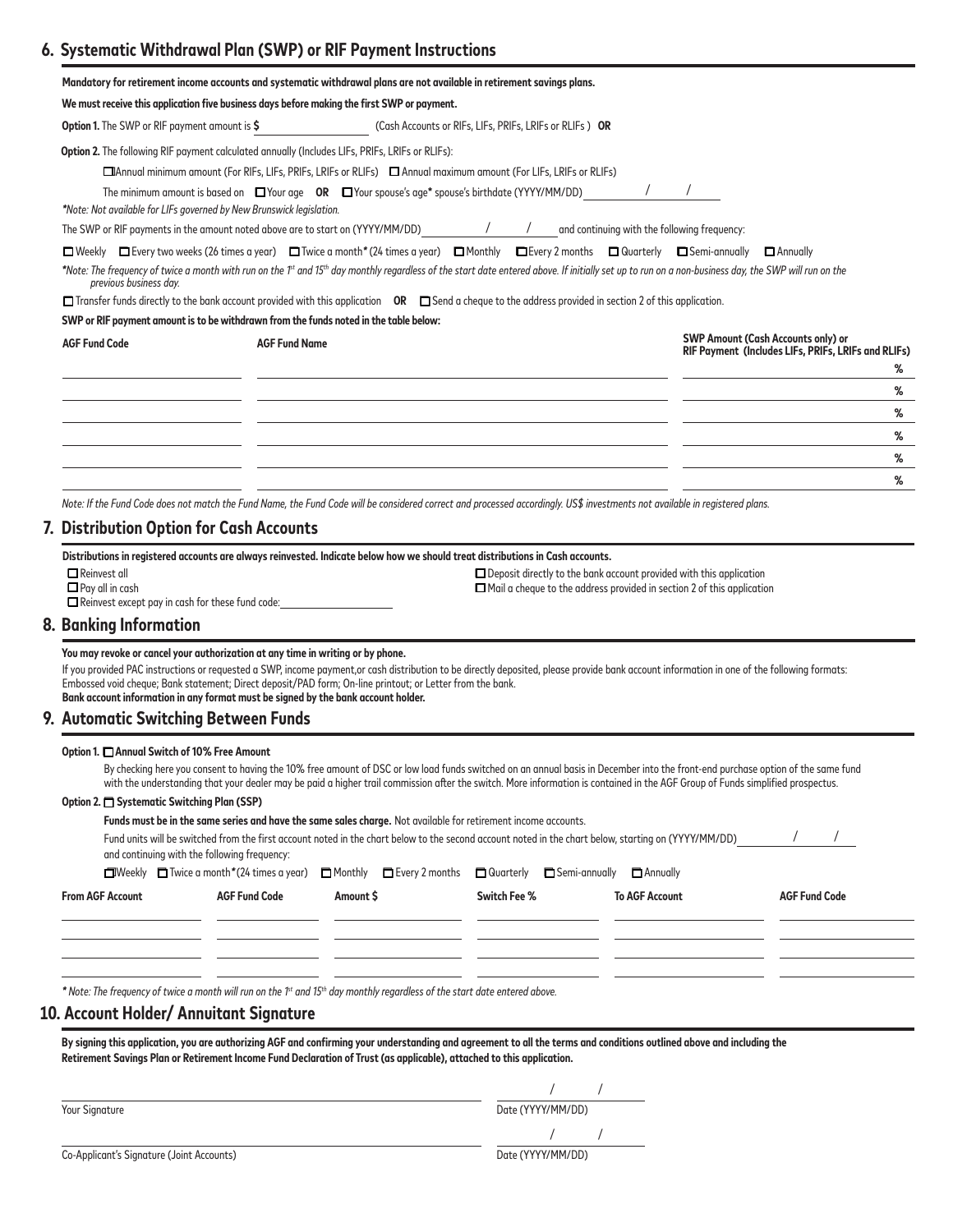## **Declaration of Trust Retirement Savings Plan**

### **1. Terms we use in this declaration of trust**

*You* and *your* mean the annuitant (as defned under the Act) of the AGF Retirement Savings Plan named on the application. *We*, *us*, *our* and the *trustee* mean B2B Trustco.

*AGF* means AGF Investments Inc.

*RRSP* means Registered Retirement Savings Plan. *RRIF* means Registered Retirement Income Fund. *LIRA* means Locked-in Retirement Account, Locked-in Retirement Savings Plan, or Restricted Locked-in Savings Plan.

*Plan* means your AGF RSP. Under the tax laws, we are the issuer of the Plan and you are the person for whom we have agreed to provide retirement income.

*Act means* the Income Tax Act (Canada). *Tax laws* means the Act and applicable income tax legislation of the province in which you live.

*Spouse*, in this declaration of trust and in the application and any additional terms and conditions, means only a person recognized as a spouse or common-law partner for purposes of the provisions of the tax laws relating to RRSPs.

### **2. Declaration of trust**

We agree to be the trustee for you under the Plan according to the conditions set out here. For greater certainty, this arrangement is a trust for purposes of the tax laws.

### **3. Our agent is AGF**

AGF is our agent and will administer (or will arrange for the administration of) the Plan for us. However, we're ultimately responsible for administering the Plan.

### **4. Governing law**

The Plan will be governed by, interpreted and administered according to the laws of Ontario (or in the case of a LIRA, the laws of the applicable province) and Canada.

### **5. Registration**

í When we receive your completed application, we'll file an election to register the Plan under the relevant provisions of the Tax Laws. Should such request to register the Plan under the Tax Laws be declined due to missing, invalid, or inconsistent mandatory information you provided, we will work with your investment advisor(s) and/or dealer(s) to obtain the information required to register the Plan. If the Plan cannot be registered within a reasonable time, the Plan will be deemed to be a non-registered account of AGF (the "Taxable Account") from the date of your application as it has never been an RRSP under the applicable Tax Laws. The Taxable Account status means to you that annually, income and gains earned or allocated in the account and any dispositions occurring therein as refected on either your statements or the required income tax slips to be issued under the applicable Tax Laws is reportable on your income tax returns.

#### **6. Your contributions to the Plan**

We'll hold in trust for you:

• all contributions you (or your spouse) make to the Plan

- i • if you participate in a group RSP, all contributions made to the Plan by your employer (or your spouse's
- employer) as your agent (or your spouse's agent) • all transfers from other registered plans
- all income and capital gains generated by the investment of these contributions.

You (or your spouse) are solely responsible for determining the maximum amount that may be contributed to the Plan each year under the tax laws and how much is deductible. If you (or your spouse) contribute more than the maximum amount, we'll return the overcontribution to you (or your spouse) when you (or your spouse) send us a written request to reduce the amount of the overcontribution. We can liquidate assets for this purpose.

The Plan provides for payment to a taxpayer to reduce tax otherwise payable under Part X.1 of the Act. If the Plan is part of a group RSP, you (or your spouse) are solely responsible for complying with any additional terms and conditions imposed by your employer in connection with the Plan, provided those terms comply with the tax laws.

You can't use the assets in the Plan as security for a loan.

### **7. Transfers from other plans**

You may transfer assets to the Plan from:

• other RRSPs

### • registered pension plans

 $\cdot$  LIRAS

• other sources allowed under the tax laws.

In addition to the terms and conditions of this declaration of trust, you agree to be bound by, and the Plan will be subject to, any additional terms and conditions required to complete the transfer of assets to the Plan in accordance with applicable law, including terms that require amounts to be "locked-in". The additional terms and conditions will be part of the terms and conditions of the Plan when the applicable amounts are transferred. Where there are inconsistencies, these additional terms and conditions will take precedence over the terms and conditions of this declaration of trust, unless the tax laws provide otherwise.

### **8. How we invest your contributions**

We'll invest the assets in the Plan in the investment products we make available for investment by the Plan, according to your (or your spouse's) instructions. If you don't tell us how to invest the assets, we'll invest in units of AGF Canadian Money Market Fund until you tell us otherwise.

In making investments under the Plan, we're not restricted to investments specifically authorized by law for trustees to make. We may authorize investments in any mutual funds or other forms of pooled investment products, even though these kinds of investments may not be authorized by law for other trustees. We won't be liable for any related loss in the value of your Plan in connection with any such investments we have authorized in good faith. You confrm that the trustee is not responsible for any related taxes, interest or penalties imposed on you or your Plan, except for those taxes, interest and penalties, if any, imposed on the trustee by the Act that are not reimbursable to the trustee from the Plan under the Act.

You can change the investments in the Plan at any time by telling us. Notwithstanding anything herein to the contrary, you are responsible for ensuring that the investments in the Plan are qualifed investments for RRSPs under Act. It is your responsibility to provide any required information to the trustee concerning whether an investment held is a non-qualified investment under the Act. You will take all necessary measures to immediately liquidate any non-qualifed investment under the Act, and in the alternative, you hereby authorize us to liquidate, or to give instructions to any other party to liquidate, any non-qualifed investments under the Act, but in no event shall we be obligated to liquidate or to give instructions to liquidate except as specifically authorized by you in writing.

### **9. Maturity date of the Plan**

We'll invest and use the assets of the Plan to provide you with a retirement income on maturity of the Plan. The maturity date of your RRSP is the date the assets in the Plan must be used to start providing you with retirement income. The maturity date of the Plan can't be later than what is required under the *Act*. At least 90 days before the maturity date, you must tell us in writing the maturity date you'd like for the Plan.

#### **10. Choices for your retirement income**

Unless you tell us otherwise before your maturity date, we'll use the assets in the Plan, less fees, to buy an AGF RIF in your name on your maturity date. We'll act as trustee for your AGF RIF.

You have several other choices for retirement income. Before the maturity date, you may tell us in writing to use the assets in the Plan, less fees, to buy any of the following from another company: • RRIF

- life annuity
- fixed term annuity
- combination of life and fxed term annuities

• any form of retirement income allowed from time to time under the tax laws.

We'll liquidate the assets in the Plan to buy an annuity.

We may require further proof of your age (or your spouse's age) to provide any of these choices. Retirement income under the Plan may not be assigned in whole or in part.

**If you choose a RRIF**, you'll be required to withdraw a minimum amount each year following the year the RRIF is set up in accordance with the tax laws governing RRIFs.

**If you choose an annuity**, equal payments will be made at least yearly, except if the annuity is a variable annuity. If payments continue to your spouse when you die, the total annuity payments to your spouse in any year afer your death will not be more than the total annuity payments made to you in any year before your death. You may integrate your annuity with the Old Age Security Pension, and you may elect to index the annuity according to the Consumer Price Index, up to 4% yearly.

If you cash in your annuity in full, payments will stop. If you cash in only part of the annuity, equal payments will continue on an annual or more frequent basis. If an annuity becomes payable to anyone other than you or your spouse, the annuity must be cashed in.

**If you choose a life annuity**, retirement income starts on the maturity date of the Plan and continues for your life. You can arrange for payments to be made to your spouse for the rest of his or her life afer you die. The annuity may have a guaranteed term which must be 90 minus either:

### • your age at the maturity date, or

i • if you choose, your spouse's age at the maturity date, if your spouse is younger than you. **If you choose a fxed term annuity**, retirement income starts on the maturity date of the Plan and continues for a fixed term. You can arrange for payments to be made to your spouse for the remainder of the term after you die. The term of the annuity must be 90 years minus either: • your age at the maturity date, or

i • if you choose, your spouse's age at the maturity date, if your spouse is younger than you. Your age in whole years is used for these calculations.

#### **11. Payments before the maturity date**

You may request a payment from the Plan at any time before the maturity date of the Plan. When we receive your written request, we'll liquidate assets in the Plan according to your instructions and pay the proceeds to you, less any fees or taxes we are required to withhold. If you don't tell us which assets to liquidate, we'll use our own discretion.

### **12. If you die before the maturity date**

If you die before the maturity date of the Plan, we'll liquidate the assets in the Plan and, subject to any additional legal requirements, pay the proceeds to your personal representatives in a lump sum, less any fees and taxes. If you have designated one or more benefciaries for the Plan who are alive at the time of your death, we'll pay these proceeds to your benefciaries, less any fees and taxes. We'll need satisfactory proof of your death, and may require other documents from your legal representatives, before we can make the payment.

Where allowed by law, you can designate a beneficiary on the application or by written notice. You're solely responsible for making sure your beneficiary designation is legally valid. You can change the beneficiary or benefciaries by completing a form we provide or by giving us written notice. The form or notice must be delivered to us before we make any payments from the Plan. If you've given us more than one form or notice, we'll act on the one with the most recent date.

### **13. Account statements**

í We'll keep the account records of the Plan. Every year we'll send you a statement showing:

- contributions, transfers and earnings
- payments from the Plan and any taxes that apply
- fees or expenses
- the total value of the Plan.

If some of the assets of the Plan are held through a LIRA or other locked-in arrangement, we'll keep a separate account for those assets and send you a separate statement.

### **14. Income tax receipts**

By March 31 each year, we'll provide you with income tax receipts for your contributions to the Plan during the preceding calendar year and in the first 60 days of the current year. If you have a spousal Plan, we'll provide the receipts to your spouse.

### **15. Advantages, special services and prohibition**

We cannot provide any advantages or special services that are conditional in any way on the existence of the Plan, other than those permitted under the tax laws, to you, members of your immediate family, or anyone else with whom you are not dealing at arm's length.

You may not engage in any transaction, investment, payment or transfer which is or may be an advantage, an RRSP strip or a swap transaction under Part XI.01 of the Act. We reserve the right to prohibit any transaction, investment, payment or transfer, whether an advantage, an RRSP strip or a swap transaction under the Act, or such other payment or transfer, which is or may be prohibited or penalized under the Act. **16. Fees** 

We're entitled to receive a fee for our services as trustee. We're also entitled to reimbursement for any expenses or taxes we or AGF (as our agent) incur performing our duties as trustee except for those taxes, interest and penalties imposed on the trustee by the Act that are not reimbursable to the trustee from your Plan under the Act. These fees are determined from time to time and are outlined on your account statement. We're also entitled to receive a reasonable fee, which we establish, for any exceptional services we perform as trustee, including having to exercise our discretion.

Except as may be prohibited by the Act, we'll deduct these fees and reimbursements from the assets of the Plan and may sell assets as we consider necessary for this purpose. You authorize us to pay AGF all or a portion of these fees. Except where prohibited by the Act and notwithstanding any other provision of this declaration, the trustee is entitled to deduct from any other account held by you with us or any of our affiliates, those taxes, interest and penalties imposed on us by the Act that are not reimbursable to the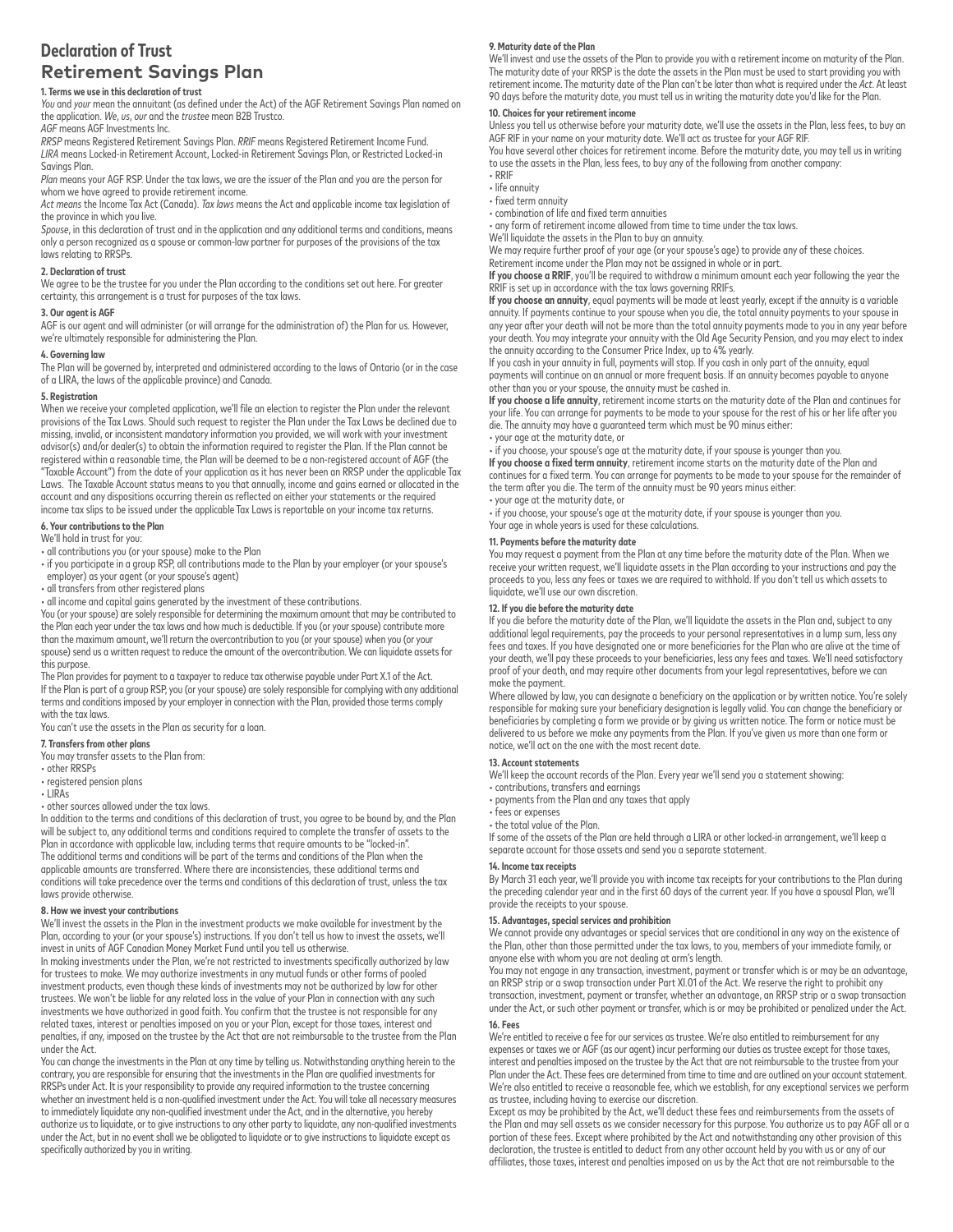trustee from your Plan under the Act. In some cases, we may allow you to pay us directly instead of from the assets of the Plan. We'll give you 30 days written notice before changing these fees.

### **17. Our voting rights**

As trustee, we'll vote on your behalf at all shareholders' meetings in favour of management's proposals. However, you may request in writing the right to vote at a shareholders' meeting in respect of any units or shares of mutual funds or any other securities held in the Plan. We'll comply with your request as long as we receive it at least 48 hours before the meeting.

### **18. Notices**

You can write to us about the Plan by sending a postage-paid letter to: **B2B Trustco** 

Trustee of AGF Retirement Savings Plans c/o AGF Investments Inc. P.O. Box 50

Toronto Dominion Bank Tower

Toronto, Ontario M5K 1E9

We'll consider that you've given us the letter when we receive it. We'll give you (or your spouse) any notice, statement or receipt by mailing it to the last address you (or your spouse) have given to us or to AGF in writing or by making it available to you (or your spouse) electronically. We'll consider that we've given you the letter on the day we mail it or make it available to you (or your spouse) electronically.

### **19. Changes to this declaration of trust**

We may at our own discretion and will at the written direction of AGF, change this declaration of trust provided that:

• the relevant taxation authorities approve

• any changes do not disqualify the Plan as an RRSP under the tax laws.

The Plan is required to comply with the applicable laws at all times. If AGF needs to make changes in order to comply with the applicable laws or otherwise, the changes will be efective once they have been approved by Canada Revenue Agency. We will send you notice of any changes to the Plan by the later of: (a) 30 days following approval of the changes and (b) the date we mail or make available electronically our annual account statements to you.

### **20. Limitation on the liability of the trustee and agent**

Neither we nor AGF are responsible in our personal capacity for taxes imposed on us for buying, selling or keeping any investment, including non-qualified investments, except for those taxes, interest and penalties imposed on the trustee by the Act that are not reimbursable to the trustee from your Plan under the Act. We and AGF may reimburse ourselves for, or pay any such taxes out of, the assets of the Plan in any manner we choose, except where prohibited by the Act.

Neither we nor AGF are responsible in our personal capacity if the Plan, you, or any benefciary incurs losses caused by our buying, selling or keeping any investment, unless the losses are caused by or result from our or AGF's dishonesty, bad faith, willful misconduct, gross negligence or reckless disregard.

You, your legal personal representatives, and any beneficiary under the Plan, agree to indemnify us and AGF for any taxes we must pay in respect of the Plan (other than the taxes, interest and penalties for which we are liable in accordance with the Act), or any losses incurred by the Plan, caused by us or AGF: • buying, selling or keeping any investment

• making payments from the Plan in accordance with this declaration of trust, or

• acting or refusing to act on any instructions given to us by you or for you, unless the losses are caused by or result from our or AGF's dishonesty, bad faith, wilful misconduct, gross negligence or reckless disregard.

#### **21. Successor trustee**

We may resign as trustee of the Plan by giving 90 days notice in writing to AGF. AGF may remove us as trustee by giving us 30 days written notice (or no notice if we can no longer act as trustee), provided a successor trustee has been appointed in writing. If we stop being trustee for any reason, we'll appoint a successor trustee designated by AGF. However, if AGF doesn't recommend a successor within 60 days afer it receives written notice of our resignation, we may do so.

Within 90 days of its appointment, the successor trustee will give you written notice of the change. We'll transfer all books, records and assets of the Plan to the successor trustee.

### **22. Quebec residents / Résidents du Québec**

You confrm that you have expressly requested all communications relating to the Plan be in English,

including: • the application

- this declaration of trust (and any additional terms and conditions)
- all notices
- all statements.

Vous confrmez avoir expressément demandé que toute communication se rapportant à ce régime soit rédigée en anglais, y compris:

• la demande

• cette déclaration de fducie (et toute autre modalité)

• tous les avis

• tous les états de compte.

### **Declaration of Trust Retirement Income Fund**

### **1. Terms we use in this declaration of trust**

*You* and *your* mean the annuitant (as defined under the Act) of the AGF Retirement Income Fund named on the application. *We*, *us*, *our* and *the trustee* mean B2B Trustco.

*AGF* means AGF Investments Inc. *RRSP* means Registered Retirement Savings Plan. *RRIF* means Registered Retirement Income Fund. *LIRA*  means Locked-in Retirement Account, Locked-in Retirement Savings Plan or Restricted Locked-in Savings Plan. *LIF* means Life Income Fund and Locked-in Retirement Income Fund. *RLIF* means Restricted Life Income Fund.

*Plan* means your AGF RIF. Under the tax laws, we are the carrier of the Plan and you are the person for whom we have agreed to make payments.

*Act* means the Income Tax Act (Canada). *Tax laws* means the Act and applicable income tax legislation of the province in which you live.

*Spouse*, in this declaration of trust and in the application and any additional terms and conditions, means only a person recognized as a spouse or common-law partner for purposes of the provisions of the tax laws relating to RRSPs and RRIFs.

### **2. Declaration of trust**

We agree to be the trustee for you under the Plan according to the conditions set out here. For greater certainty, this arrangement is a trust for purposes of the tax laws.

### **3. Our agent is AGF**

AGF is our agent and will administer (or will arrange for the administration of) the Plan for us. However, we're ultimately responsible for administering the Plan.

### **4. Governing law**

The Plan will be governed by, interpreted and administered according to the laws of Ontario (or, in the case of a LIF, the laws of the applicable province) and Canada.

### **5. Registration**

í When we receive your completed application, we'll file an election to register the Plan under the relevant provisions of the Tax Laws. Should such request to register the Plan under the Tax Laws be declined due to missing, invalid, or inconsistent mandatory information you provided, we will work with your investment advisor(s) and/or dealer(s) to obtain the information required to register the Plan. If the Plan cannot be registered within a reasonable time, the Plan will be deemed to be a non-registered account of AGF (the "Taxable Account") from the date of your application as it has never been an RRIF under the applicable Tax Laws. The Taxable Account status means to you that annually, income and gains earned or allocated in the account and any dispositions occurring therein as refected on either your statements or the required income tax slips to be issued under the applicable Tax Laws is reportable on your income tax returns.

#### **6. Transfers to the Plan**

We'll hold in trust and invest and reinvest for you in accordance with the Plan all amounts transferred to the Plan along with all income and capital gains generated by the investment of those amounts. Transfers may be made to the Plan only from one or a combination of:

- an RRSP in your name
- a registered pension plan of which you are a member
- a LIRA in your name
- another RRIF in your name
- $\overline{\mathbf{r}}$ • a RRIF or an RRSP in your spouse's (or former spouse's) name, under a decree, order or judgment from a court, or a written separation agreement relating to the breakdown of your marriage

 $\overline{)}$ • you, if you transfer a refund of premiums (as defned in the Act) from your RRSP in accordance with the tax laws

### • other sources permitted by the tax laws.

In addition to the terms and conditions of this declaration of trust, you agree to be bound by, and the Plan will be subject to, any additional terms and conditions required to complete the transfer of assets to the Plan in accordance with applicable law, including terms and conditions that require amounts to be "locked in". The additional terms and conditions will be part of the terms and conditions of the Plan when the applicable amounts are transferred. Where there are inconsistencies, these additional terms and conditions will take precedence over the terms and conditions of this declaration of trust unless the tax laws provide otherwise.

### **7. How we invest the assets of the Plan**

We'll invest the assets of the Plan in the investment products we make available for investment by the Plan, according to your or your spouse's instructions. If you don't tell us how to invest the assets, we'll invest in units of AGF Canadian Money Market Fund until you tell us otherwise.

In making investments under the Plan, we are not restricted to investments specifically authorized by law for trustees to make. We may authorize investments in any mutual funds or other forms of pooled investment products, even though these kinds of investments may not be authorized by law for other trustees. We won't be liable for any related loss in the value of your Plan in connection with any such investments we have authorized in good faith. You confrm that the trustee is not responsible for any related taxes, interest or penalties imposed on you or your Plan, except for those taxes, interest and penalties, if any, imposed on the trustee by the Act that are not reimbursable to the trustee from the Plan under the Act.

You can change the investments in the Plan at any time by telling us. Notwithstanding anything herein to the contrary, you are responsible for ensuring that the investments in the Plan are qualifed investments for RRIFs under the Act. It is your responsibility to provide any required information to the trustee concerning whether an investment held is a non-qualifed investment under the Act. You will take all necessary measures to immediately liquidate any non-qualifed investment under the Act, and in the alternative, you hereby authorize us to liquidate, or to give instructions to any other party to liquidate, any non-qualifed investments under the Act, but in no event shall we be obligated to liquidate or to give instructions to liquidate except as specifically authorized by you in writing.

### **8. How we distribute your retirement income**

We'll make payments to you from the Plan as long as there are assets in it. We'll start making these payments by the frst calendar year afer the year the Plan is established. We may ask for proof of your age, or if necessary, proof of your spouse's age.

If you've told us to make your spouse your successor annuitant if you die, we'll make payments to your spouse from the Plan as long there are assets in it. Payments for retirement income may not be assigned in whole or in part.

There is no minimum amount to be paid out of the Plan in the year the Plan is set up. For each following year:

• except where the Act otherwise provides, a minimum amount must be paid out of the Plan equal to the value of the assets in the Plan multiplied by a certain factor as set out in the Act.

No payment can exceed the total value of the assets in the Plan immediately before the scheduled payment.

You decide how much, and how ofen, you would like to be paid, by telling us on the application, or using a form we'll provide. You can choose to receive the payments yearly or more frequently. If you don't tell us how much to pay you, or if you tell us to pay you less than the minimum amount, we'll pay you the minimum amount. If you tell us to pay you more than the maximum amount, we'll pay you the maximum amount. If you want to change the amount and frequency of your payments, you may tell us in writing or

use a form we provide. We'll send you a statement showing you the value of the assets in the Plan, and how much money we need in order to provide you with the payments. You may tell us which assets of the Plan you would like us to liquidate in order to provide you with your specifed payments. If you haven't told us within 30 days afer we have sent you the statement, we'll use our own discretion in liquidating assets.

Unless we permit otherwise, payments are made only in cash. We'll consider that we have made a payment to you when we:

• mail you a cheque to the last address you have given us, or

• deposit the payment electronically to the bank account you have last given us.

We won't make any payments from the Plan other than those described in the conditions set out here.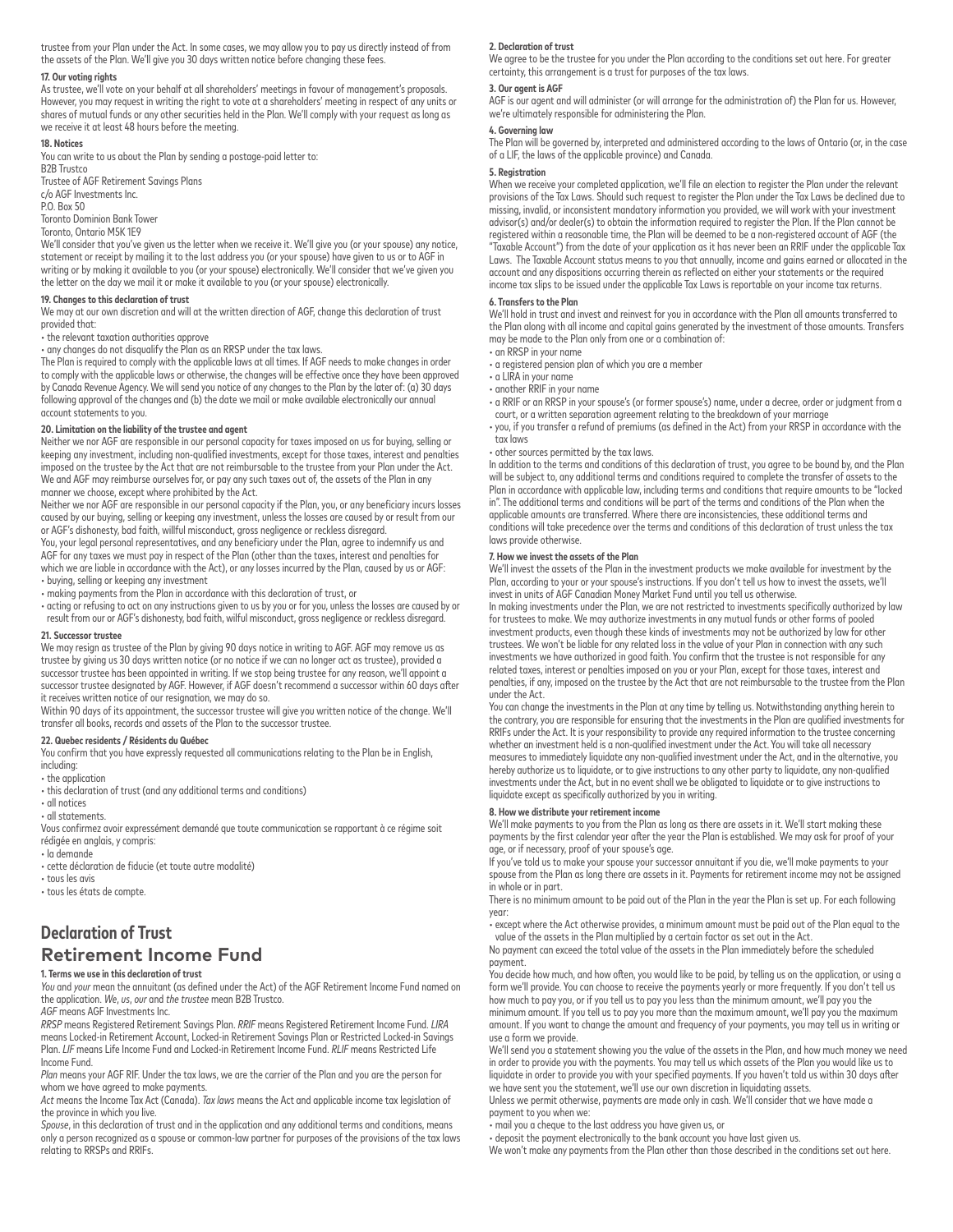### **9. Valuation of the Plan**

We calculate the market value of the Plan at least once a year. Our valuation of the Plan is final.

### **10. If you die before the fnal payment**

You can, where allowed by law, name your spouse as the successor annuitant. You can also, where allowed by law, designate a beneficiary on the application or by written notice. You're solely responsible for making sure your designation is legally valid. You can change the designation by completing a form we provide or by giving us written notice. The form or notice must be delivered to us before we make any payments from your RRIF. If you've given us more than one form or notice, we'll act on the one with the most recent date. .<br>You can designate a beneficiary and a successor annuitant, however the successor annuitant takes precedence.

If you die before we make the final payment to you, and you have named your spouse as the successor annuitant, we'll continue making payments to your spouse.

If you have not named your spouse as the successor annuitant, or if your spouse predeceases you, we'll liquidate the assets in the Plan and pay the proceeds to your personal representatives in a lump sum, less any fees and taxes. If you have designated one or more beneficiaries for the Plan, we'll pay these proceeds to your beneficiaries, less any fees and taxes. We'll need satisfactory proof of your death, and may require other documents from your legal representatives, before we can make the payment.

### **11. Transfers to other plans**

You may transfer all or part of the assets of the Plan, or their equivalent value, to another RRIF set up in your name by telling us in writing.

If you transfer part of the Plan, you must tell us which investments to transfer or sell. If you don't tell us, we'll have complete discretion to decide which investments to transfer or sell.

When we receive your instructions, we'll:

• make sure enough money is left in your AGF RRIF to pay the minimum amount for the current year • deduct any applicable fees and charges or any other unpaid fees or charges from the assets

being transferred

• transfer all information that the other trustee will need to continue the Plan.

We'll complete the transfer in accordance with applicable laws and within a reasonable time after you request the transfer and have completed all the necessary forms. Once we've completed the transfer, we'll have no further responsibility or liability for the value of the Plan transferred.

Transfers can also be made to an RRSP or RRIF in your spouse's (or former spouse's) name under a decree, order or judgment from a court or a written separation agreement relating to the breakdown of your marriage.

### **12. Account statements**

We'll keep the account records of the Plan. Every year we'll send you (or your spouse) a statement showing:

• contributions, transfers and earnings • payments from the Plan and any taxes that apply

- fees or expenses
- the total value of the Plan.

If some of the assets of the Plan are held through a LIF or other locked-in arrangement, we'll keep a separate account for these assets and send you a separate statement.

#### **13. Income tax receipts**

We'll provide you with income tax receipts for:

### • transfers to the Plan

• payments from the Plan

• any other activities for which we're required to issue tax receipts under the tax laws.

### **14. Benefts, loans and prohibition**

We cannot provide any benefts or loans that are conditional in any way on the existence of the Plan, other than those permitted under the tax laws, to you, members of your immediate family, or anyone else with whom you are not dealing at arm's length.

You may not engage in any transaction, investment, payment or transfer which is or may be an advantage, an RRSP strip or a swap transaction under Part XI.01 of the Act. We reserve the right to prohibit any transaction, investment, payment or transfer, whether an advantage, an RRSP strip or a swap transaction under the Act, or such other payment or transfer, which is or may be prohibited or penalized under the Act. We won't make any payments under the Plan except for fees and for payments described under "How we distribute your retirement income," "Transfers to other plans," and "If you die before the fnal payment."

### **15. Fees**

We're entitled to receive a fee for our services as trustee. We're also entitled to reimbursement for any expenses or taxes we or AGF (as our agent) incur performing our duties as trustee except for those taxes, interest and penalties imposed on the trustee by the Act that are not reimbursable to the trustee from your Plan under the Act. These fees are determined from time to time and are outlined on your account statement. We're also entitled to receive a reasonable fee, which we establish, for any exceptional services we perform as trustee, including having to exercise our discretion.

Except as may be prohibited by the Act, we'll deduct these fees and reimbursements from the assets of the Plan and may sell assets as we consider necessary for this purpose. You authorize us to pay AGF all or a portion of these fees. Except where prohibited by the Act and notwithstanding any other provision of this declaration, the trustee is entitled to deduct from any other account held by you with us or any of our affiliates, those taxes, interest and penalties imposed on us by the Act that are not reimbursable to the

trustee from your Plan under the Act. In some cases, we may allow you to pay us directly instead of from the assets the Plan. We'll give you 30 days written notice before changing these fees.

#### **16. Our voting rights**

As trustee, we'll vote on your behalf at all shareholders' meetings in favour of management's proposals. However, you may request in writing the right to vote at a shareholders' meeting in respect of any units or shares of mutual funds or any other securities held in the Plan. We'll comply with your request as long as we receive it at least 48 hours before the meeting.

### **17. Notices**

You can write us about the Plan by sending a postage-paid letter to:

B2B Trustco

Trustee of AGF Retirement Income Funds c/o AGF Investments Inc.

P.O. Box 50

Toronto Dominion Bank Tower

Toronto, Ontario M5K 1E9

We'll consider that you've given us the letter when we receive it. We'll give you (or your spouse) any notice, statement or receipt by mailing it to the last address you (or your spouse) have given to us or to AGF in writing or by making it available to you (or your spouse) electronically. We'll consider that we've given you the letter on the day we mail it or make it available to you (or your spouse) electronically.

### **18. Changes to this declaration of trust**

 $\ddot{\phantom{a}}$ We may at our own discretion and will at the written direction of AGF, change this declaration of trust provided that:

• the relevant taxation authorities approve

• any changes do not disqualify the Plan as a RRIF under the tax laws.

The Plan is required to comply with the applicable laws at all times. If AGF needs to make changes in order to comply with the applicable laws or otherwise, the changes will be effective once they have been approved by Canada Revenue Agency. We will send you notice of any changes to the Plan by the later of: (a) 30 days following approval of the changes and (b) the date we mail or make available electronically our annual account statements to you.

### **19. Limitation on the liability of the trustee and agent**

Neither we nor AGF are responsible in our personal capacity for taxes imposed on us for buying, selling or keeping any investment, , including non-qualifed investments, except for those taxes, interest and penalties imposed on the trustee by the Act that are not reimbursable to the trustee from your Plan under the Act. We and AGF may reimburse ourselves for, or pay any such taxes out of, the assets of the Plan in any manner we choose, except where prohibited by the Act.

Neither we nor AGF are responsible in our personal capacity if the Plan, you, or any beneficiary incurs losses caused by our buying, selling or keeping any investment, unless the losses are caused by or result from our or AGF's dishonesty, bad faith, wilful misconduct, gross negligence or reckless disregard.

You, your legal personal representatives, and any benefciary under the Plan, agree to indemnify us and AGF for any taxes we must pay in respect of the Plan (other than the taxes, interest and penalties for which we are liable in accordance with the Act), or any losses incurred by the Plan, caused by us or AGF: • buying, selling or keeping any investment

• making payments from the Plan in accordance with this declaration of trust, or

• acting or refusing to act on any instructions given to us by you or for you, unless the losses are caused by or result from our or AGF's dishonesty, bad faith, wilful misconduct, gross negligence or reckless disregard.

#### **20. Successor trustee**

We may resign as trustee of the Plan by giving 90 days notice in writing to AGF. AGF may remove us as trustee by giving us 30 days written notice (or no notice if we can no longer act as trustee), provided a successor trustee has been appointed. If we stop being trustee for any reason, we'll appoint a successor trustee designated by AGF. However, if AGF doesn't recommend a successor within 60 days afer it receives written notice of resignation, we may do so.

í Within 90 days of its appointment, the successor trustee will give you written notice of the change. We'll transfer all books, records and assets of the Plan to the successor trustee, other than assets we must keep in accordance with the Act to ensure you are paid the minimum amount under the Plan for the year.

### **21. Quebec residents / Résidents du Québec**

You confrm that you have expressly requested all communications relating to the Plan be in English, including:

• the application

- this declaration of trust (and any additional terms and conditions)
- all notices
- all statements.

Vous confrmez avoir expressément demandé que toute communication se rapportant à ce régime soit rédigée en anglais, y compris:

- la demande
- cette déclaration de fducie (et toute autre modalité)
- tous les avis
- tous les états de compte.